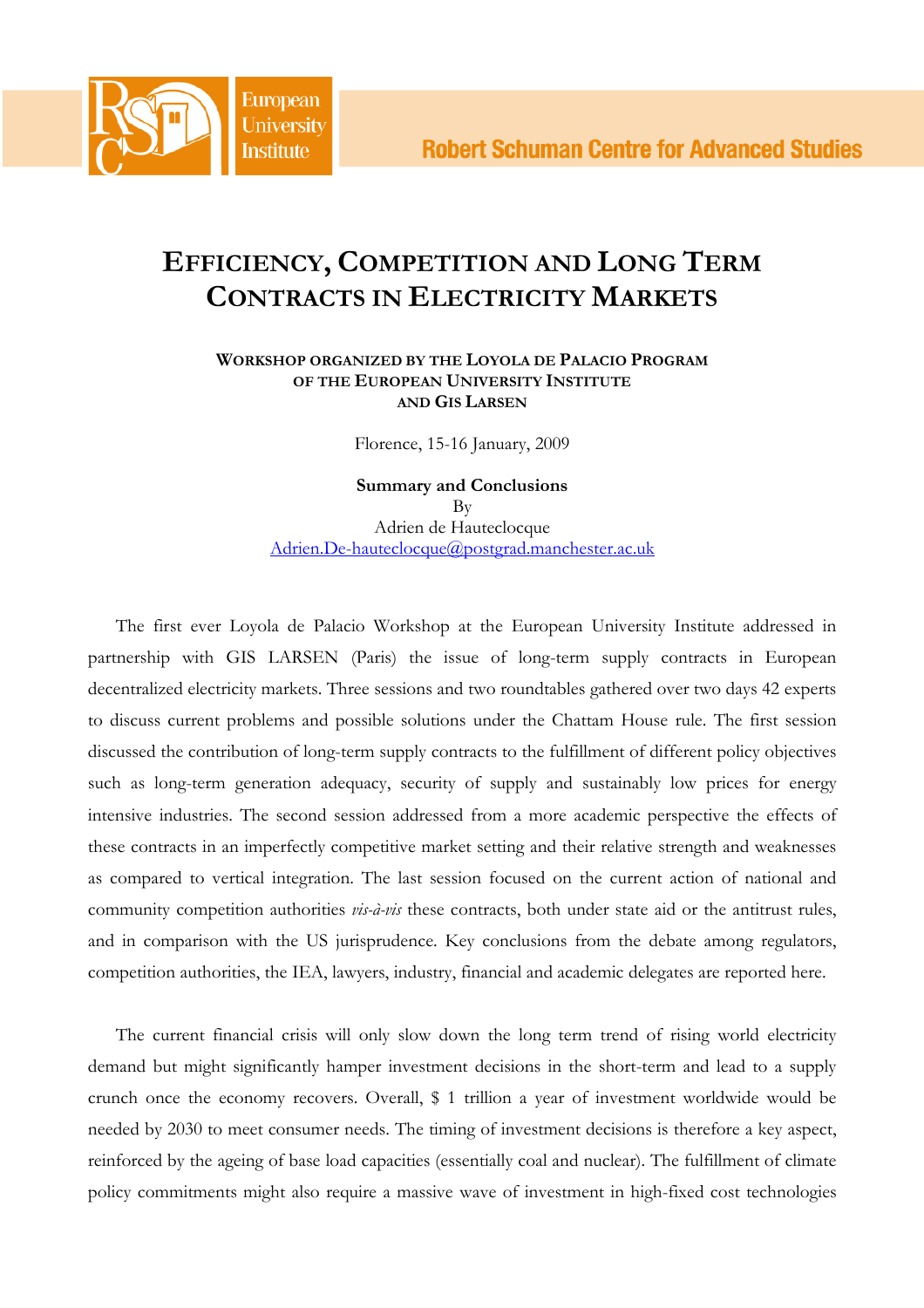such as coal capture and storage (CCS) or nuclear. Investment in the next decade will thus be critical to a low-carbon future in the longer term and long-term supply contracts might be needed to achieve these goals under current investment conditions.

There has been a fairly wide consensus among participants on the fact that the current willingness of market players to resort to more durable vertical arrangements such as vertical integration and longterm contracts stems from the current shortcomings of the liberalization process. In particular, the under-development of sufficiently liquid and stable forward contract markets, available at time horizons matching the life span of new investments, yields risks of anti-competitive market abuse and does not allow for an optimal allocation of investment risks. This has tended to lead market players to invest in less capital intensive technologies such as combined-cycle gas turbine (CCGT), especially in case of high correlation between gas and electricity prices and high risk aversion. Power generation technologies indeed have different risk and returns characteristics which yield different needs in terms of secure dispatch. Absent long-term contracts, the operational and contractual flexibility of CCGT has tended to make it the preferred technology for new entrants. The availability of long-term contracts therefore seems to greatly improve incentives to diversify away from CCGT by investing in coal and nuclear and facilitate project financing. However, it has been recalled that contractual arrangements might often be less important determinants of investment decisions than the local state of supply and demand conditions or risk aversion profiles.

From the buyer side, the volatility of organized spot and forward markets limited the viability of the pure supplier model and undermined the competitiveness of energy intensive users. In view of these concerns, long-term bilateral supply contracts could help producers and large buyers to mutually hedge price and quantity risks and reduce transaction costs from repeated spot contracting, especially when contractors are risk adverse.

However, it seems that producer and buyer interests are not completely converging and that suitable contractual structures must be found to accommodate diverging needs, e.g. collective buying schemes, joint ventures or consumer/producer cooperatives backed by long-term contracts. Producers willing to contract for 15 or 20 years to sink high fixed costs investments face problems of counterparty credibility and a misalignment of contracting incentives with some potential buyers. The ability to pass through fuel price risks also appears as a key issue from the producer side. Facing the risk of new retail entry, electricity resellers without consumer franchise do not appear as credible counterparties for such very long-term fixed price fixed quantity contracts due to the difficulties encountered when managing their downstream retail commitments. Reseller thus tend to favor hedging through call options, indexed price contracts or tolling contracts, probably complemented by a portfolio of generation assets. A natural response to the misalignment of contracting incentives between producers and retailers has indeed been vertical re-integration in several markets (e.g. UK, NZ). Vertical re-integration occurs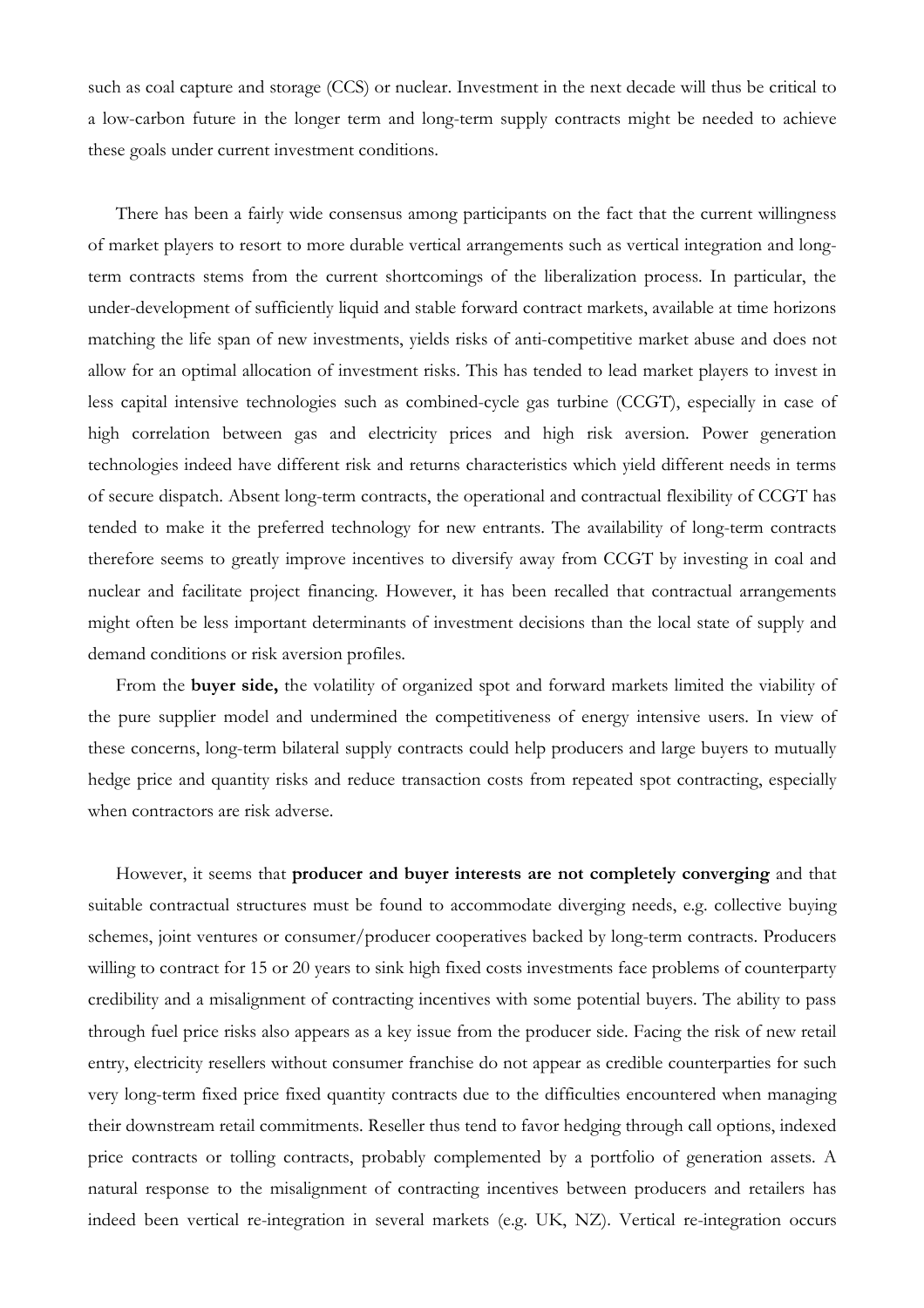when the costs and risks of contracting (transaction costs, contractual incompleteness and bounded rationality, hold-up costs, regulatory risks, market power costs) exceed those of ownership (agency costs, costs of collective decision-making, costs of risk bearing). The virtues of vertical integration are plenty for individual market players. It improves not only investment and risk management but also provides a natural and self sustaining hedge against wholesale prices and quantity risks, as well as market power and asymmetric information costs, as it internalizes these risks and costs to the firm. It enables better matching of load profiles and supply security preferences. It also enhances scale differences between integrated firms and retail entrants, thereby reducing integrated firms' exposure to predation.

Energy intensive industries appeared as more suitable counterparties for long-term contracting. Their need to access base load electricity at the lowest cost possible through long-term contracts with nuclear producers was much highlighted. Competing on a global scale, energy intensive users may indeed face worldwide competitors with largely lower and less volatile fuel prices, which is detrimental to the competitiveness of European industries. It has been recognized that long-term contracts cannot solve all problems as fixed price contracts may also create margin risks for energy intensive users, but the current state of organized wholesale markets and the need to mitigate CO2 price risks make them willing to share limited amount of risks with producers for investments in new hydropower and nuclear plants.

Long-term supply contracts and innovative contractual structures such as producer/consumer cooperatives, though useful for individual market players, may however have ambiguous effects on market building and these effects crucially depend on the structuring of contract clauses (e.g. duration, exclusivity or destination).

These contracts might indeed create customer foreclosure, limit the development of spot markets and prevent the development of transparent price mechanisms, as has been pointed by the Sector Enquiry. Traditional long-term contracts include Take and Pay contracts, Take or Pay contracts and virtual power plants. They all impact liquidity levels on spot markets in different ways. If all these contracts lead somehow to varying degree of foreclosure, they also have diverse effects on consumer surplus, investment, risk management, entry and spot prices.

From a competition point of view, contract clauses regarding duration, flexibility mechanisms, exclusive dealing and use restrictions are particularly relevant. Anti-competitive effects of long-term contracts are linked with the market position of contractors and it has been widely agreed that the dominant position of certain contractors are a bigger problem that the duration of supply contracts itself. As a result, long-term contracts should not represent more than a certain percentage of the market to allow for efficient entry, this percentage remaining open for discussion.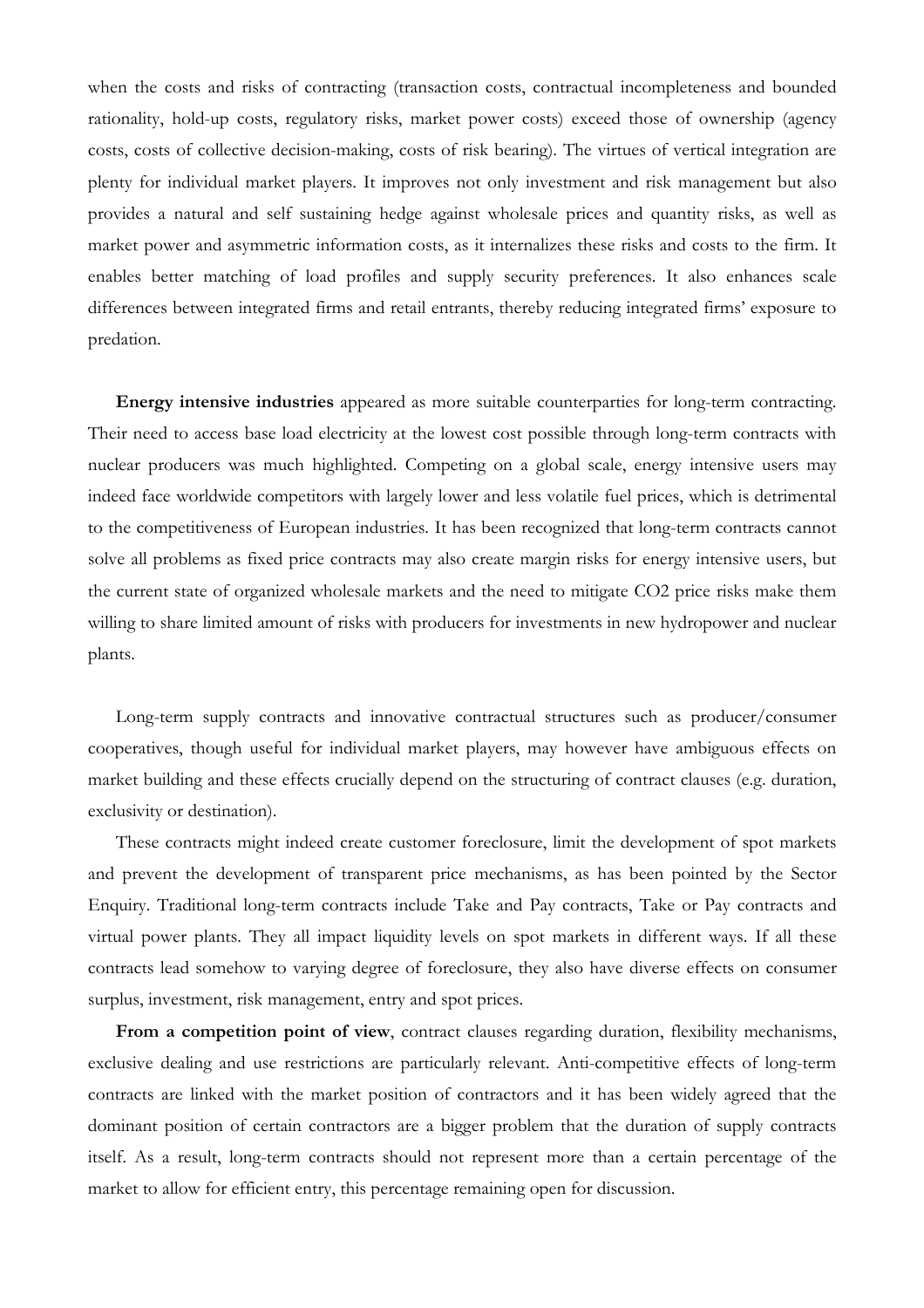In a similar vein competitive foreclosure effects are possible. It has also been highlighted that long-term bilateral contracts could crowd out the development of bilateral financial forward contracts which appear to have the same effects on risk mitigation but without creating anti-competitive foreclosure effects, though this was highly debated.

State aid problems may also arise for certain purchasing consortia and stranded power purchase agreements, especially in Eastern Europe. As concerns vertical integration, it tends to mitigate wholesale market power and support retail competition among incumbent players but limits retail entry and regulators' ability to monitor wholesale prices as such prices are marginalized and other relevant variables such as generation costs are less easily observable.

A useful parallel with international liberalized gas markets showed that the relationship between liberalization processes and long-term contracts is not straightforward. With an increased number of market participants and the concurrent cost reduction in the Liquefied Natural Gas (LNG) value-added chain, asset specificity of investments has decreased and firms which face less hold-up risks tend to move from long-term contracts towards short-term trading. No inherent conflict between liberalization and infrastructure investments was depicted in this industry, even if some public policy actions may be justified for ensuring security of supply in the new Member States facing a stronger dependence to one exporter. This supports the idea that the forecasts of sustainable high wholesale and CO2 prices allow for high fixed cost generation investment without long-term contracts if a higher level of liquidity is quickly brought on to electricity markets. Overall, long-term contracts thus appear both as a barrier to liberalization and as a cure from the shortcomings of restructuring in European energy markets. Longterm contracting, vertical integration and spot trading should thus be seen as natural complements to support both investment and competition in decentralized electricity markets, though some delegates thought that investment should be favored over competition in the forthcoming period.

National and community competition authorities must thus balance pro and anti-competitive effects of long-term supply contracts taking into account the extent of vertical integration, spot trading and retail competition. At the beginning of liberalization, long-term contracts were often part of liberalization packages to smooth the transition towards competitive electricity markets and facilitate competitive entry in retail. In the European Union, stranded power purchase agreements, for instance in Portugal, Poland and Hungary have been or are still being reviewed under the state aid rules, the issue being around the compensation schemes for the operators which suffered from liberalisation due to their long-term commitments or guarantees. As concerns anti-competitive foreclosure effects attached to new long-term contracts reviewed under the antitrust rules (especially Art 82 EC), a methodology of analysis seems to be emerging. A multiple-step approach is increasingly used to reduce regulation costs and balance anti-competitive effects with potential efficiency gains.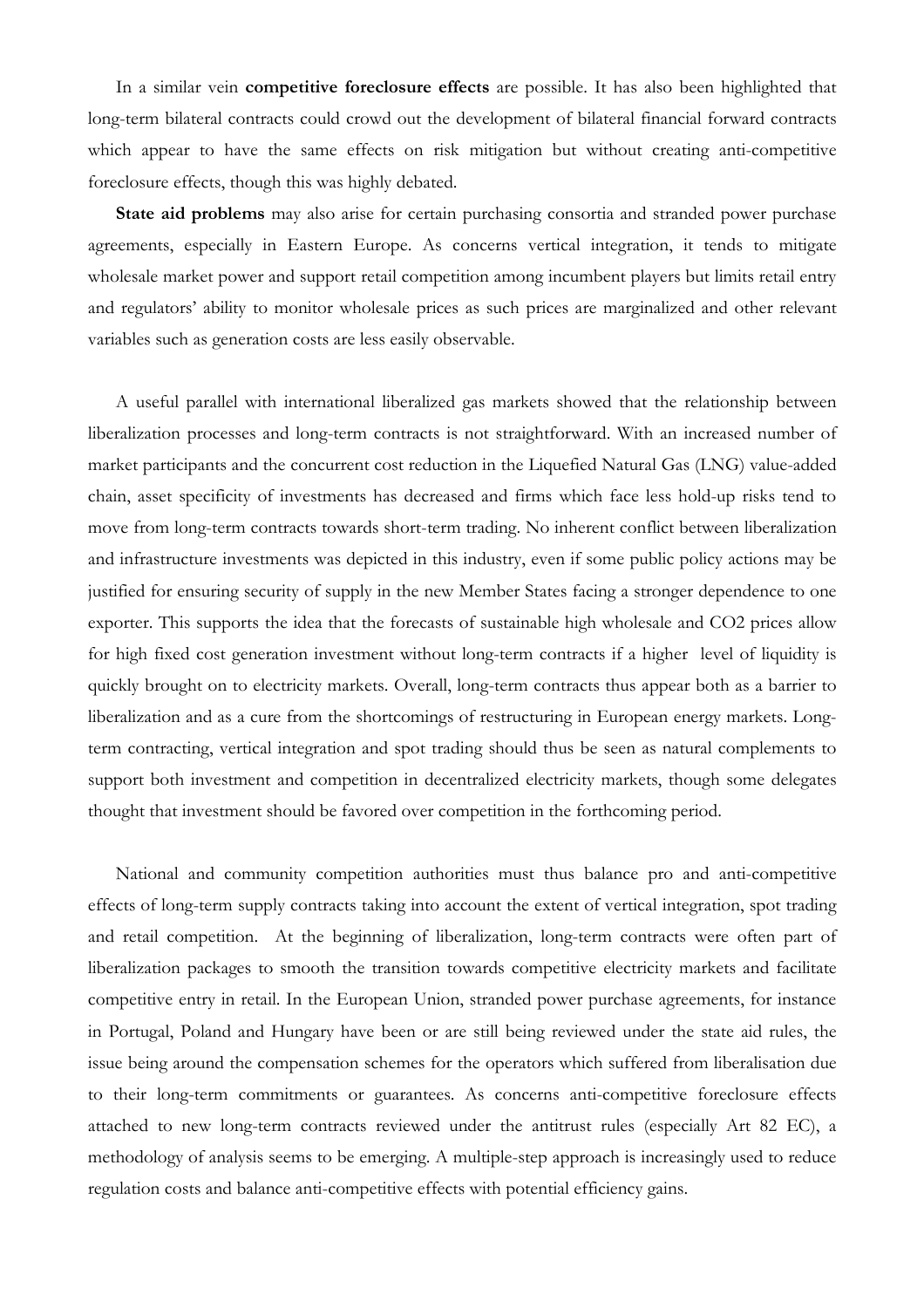However, if some insights from the competition economics of long-term contracts in energy seem to be included in the analysis, European competition policy is constrained by the procedural aspect of the legal process (e.g. burden and standard of proof) and the remedies imposed remain open for discussion. Furthermore, the regulation of long-term contracts should not add legal uncertainty to the problem of contracting inherent in decentralized electricity markets and some viewed as suitable the publication of non-binding guidelines on acceptable contract forms.

Indeed, considerable uncertainties still remain on the treatment of energy intensive users and incumbent generators investing in new high fixed costs capacities. The challenges now also lie in the devising of new indicators to truly quantity and then balance pro and anti-competitive effects of longterm contracts. Some delegates showed concerns that competition authorities could use competition policy as an industrial policy tool, especially with the use of remedies that would be more than proportionate to the infringements committed.

The more lenient treatment of long-term contracts in the US compared to the European Union and the different position on the application of the 'essential facility' doctrine on electricity transmission networks, revealing different conceptions on competition on merits and responsibility of dominant incumbents, were also highlighted.

Last, the link between **security of supply and long-term contracts** appeared somewhat unclear. By facilitating investments in high-fixed costs projects, long-term contracts contribute to fuel mix diversity and infrastructure development. It has been pointed out that competition so far has not provided in Europe the incentives for investments to cope with a severe disruption in gas supplies on a market basis. In theory, some generators could specialize in redundant capacities and sell security of supply in the same way as insurance company but the systematic involvement of governments during these random events seems to preclude market players and financial intermediaries from developing appropriate market-based mechanisms. Other delegates thought that only planning could fulfill security of supply and that European mechanisms should be established. Improvement of market designs are thus as much needed as a smart competition policy for ensuring security of supply.

All the papers and presentation of the workshop can be downloaded from: http://www.eui.eu/RSCAS/e-texts/ldp20090115/200901-Prog-LdeP-Larsen.pdf